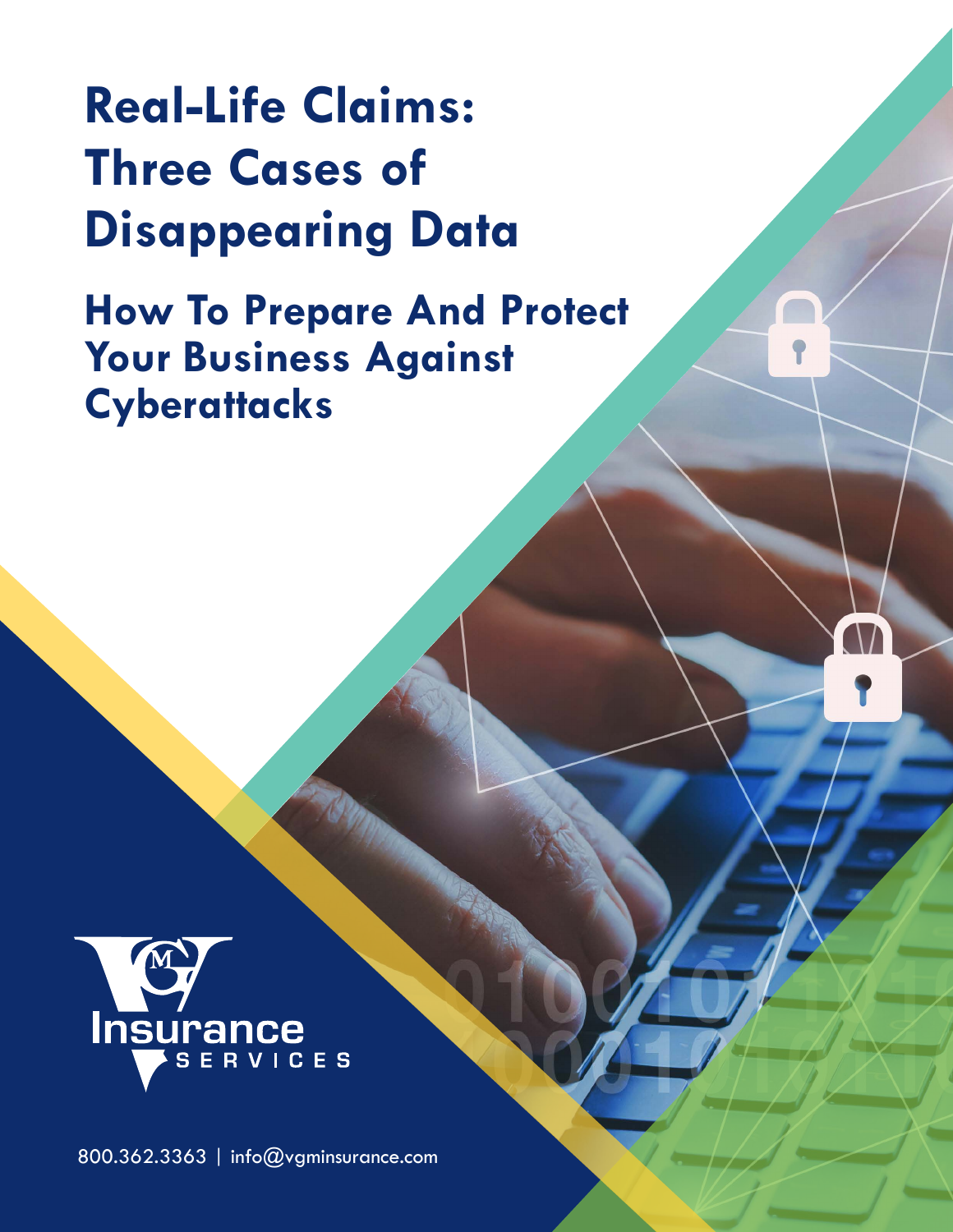## **Three Cases of Disappearing Data**

Cyberattacks on businesses of all sizes, across all industries, are becoming more common and more impactful. As business owners and operators become more aware of these threats, malicious actors and their methods have become progressively sophisticated. Protecting your data—including your clients' health and personally identifiable information—is increasingly difficult. In fact, a study from Juniper Research found that by 2023, cyber criminals are expected to steal an estimated 33 billion records.

Frightening as the facts may be, there are ways to protect your business and your data. Let's look at three different types of cyberattacks—all based on real claims—and see what we can learn.

# **The Case of the Missing MFA**

*"What's multi-factor authentication, and why do I need it again?" you ask your IT manager, Dana. You're about to leave the office on a Friday afternoon when you remember that as part of your recent business insurance renewal, you were supposed to get multi-factor authentication (MFA) in place for your business network before the new policy takes effect—which is Tuesday next week!*

*"It adds an extra layer of security to our network," Dana says. "It means if someone steals your username and*  password, they still won't be able to get in. It's important protection for our client data. We'll need to get some *kind of third-party app or software to set it up."* 

*"Oh, that sounds expensive," you say. "Remind me to look into that right away on Monday."* 

*The weekend passes, and Dana gets involved in a new project the following week. She forgets all about your conversation. You forget too.* 

*Fast forward two months. Your new business insurance policy is in effect, and you still don't have MFA protection. Everything is fine until you try to log on to your computer one sunny Wednesday morning and see a "YOUR FILES ARE ENCRYPTED" message on the screen. You restart your computer, and the same message appears. You look around, half expecting it to be a joke, but as you see the pale faces of your team, you realize there is nothing to laugh about. You're locked out of everything. Your business cannot function. This is not a drill.* 

*Eventually, Dana and the team get your system back up and running without having to pay anything to cybercriminals. But you're not in the clear. Your business was entirely down for six days, and your client data was compromised.* 

*You're relieved to remember you have Cyber Liability coverage, but there's one problem. You never implemented MFA, so your policy is considered void. Not only do you have to notify your clients of their compromised data—you also must absorb six days of losses. You're honestly not sure your business will survive this devastating financial hit.*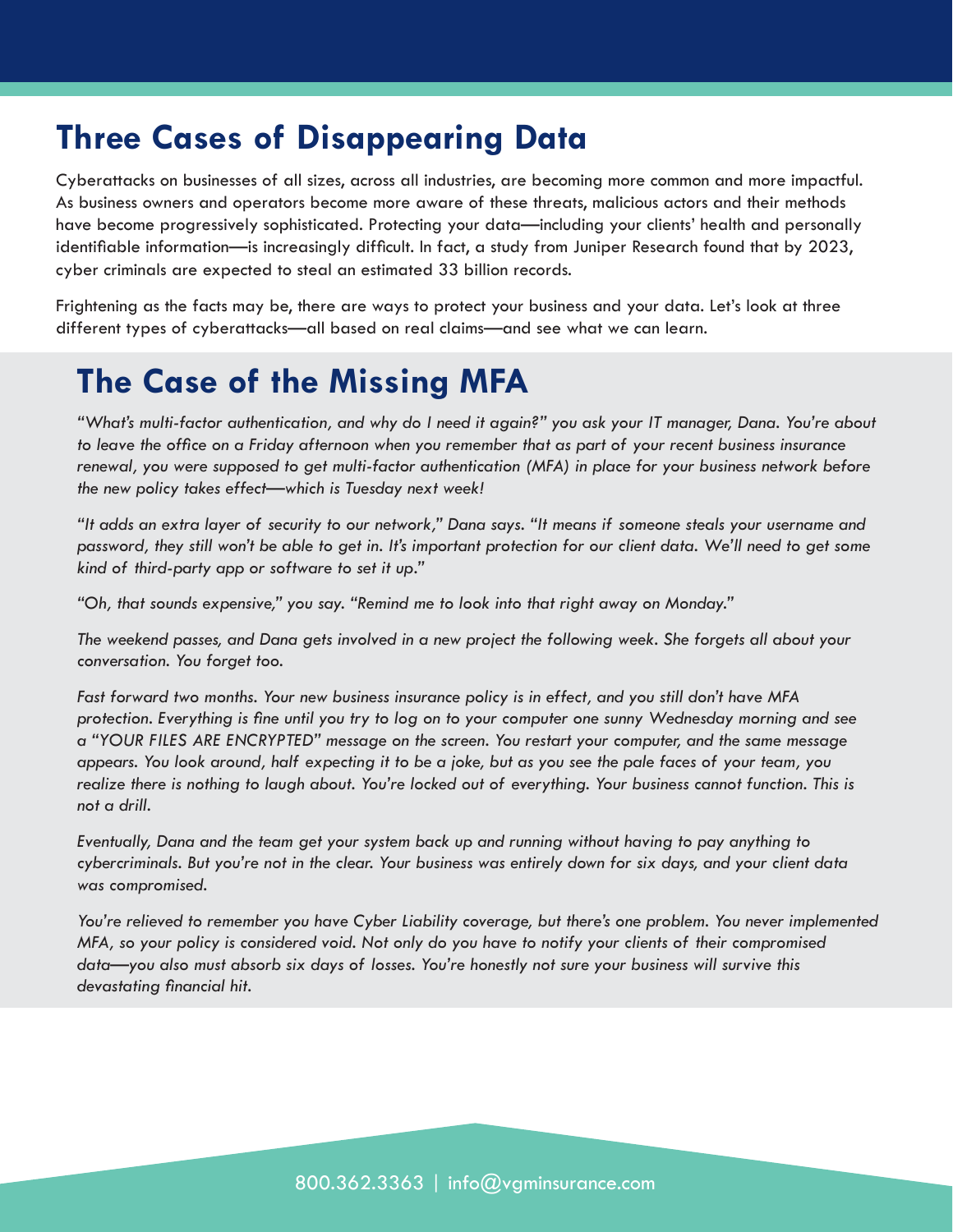## **The Case of the Software Snafu**

*You love your business management software. You use it for everything—patient appointments, billing, and documentation. You pay plenty to the third-party software vendor, but it's worth every penny. You don't know how you'd run your business without it.* 

*Turns out, you actually can't run your business without the software, and you learn this the hard way. The software vendor is hacked, and all your patient data is compromised. Not only that, you can't access your patient contact information, or even see the schedule to know what appointments you need to cancel. What's more, the vendor closes for four days to fix the problem. You have no choice but to close your business as well.* 

*You're so relieved to have a Cyber Liability policy, but you really thought you'd never need it. You'd assumed the vendor's coverage would have protected your business in a case like this. Your own policy is basic, and the coverage limits are low. Too low to come close to covering your losses. That's money you'll never see again.* 

# **The Case of the Phishy Funds Transfer**

*You are worried about the prevalence of cyberattacks, so you invest in training for your staff, as well as a Cyber Liability policy. In your mind, you've checked all the boxes for being cyber-safe, and you feel good about the steps you've taken to protect your business.* 

*That's why you're shocked when the entire month's payroll suddenly disappears from your company's bank account. It turns out your HR department received an email from the CFO asking them to change deposit accounts for payroll. The email looked real, and there were none of the red flags they've been taught to look for. The sender's email address looked legitimate. There were no typos, spelling errors, or anything else to tip them off.*

*Deciding to avoid a potentially awkward confrontation, the payroll team went ahead and changed the direct deposit information as requested. And the money disappeared.* 

*It turns out that not only were the payroll funds lost for good, but Funds Transfer Fraud as this kind of cyber crime is labeled, was NOT included in your Cyber Liability policy. You wish you'd thought to examine your policy closer and discuss it with your agent. You'd just assumed you'd be covered for any kind of cyber incident.*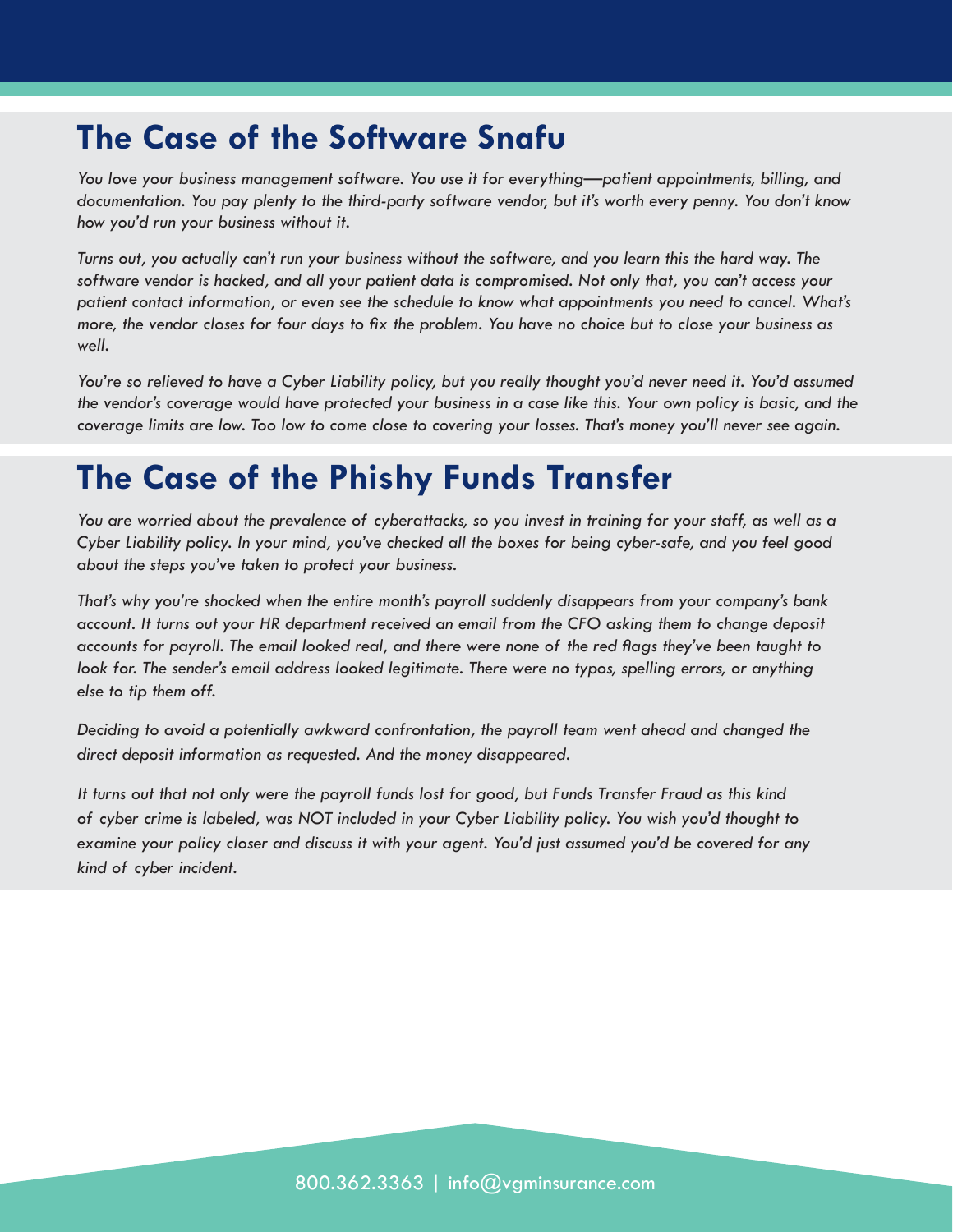## **Best Practices to Protect Against Cyber Threats**

While it's impossible to completely avoid being impacted by a cyberattack, there are proactive steps you can take to lower your risk, and be prepared in case an attack does occur on your business, or a thirdparty you work with. Here are some things the businesses in these scenarios could have done, and things you can do to help make sure you're as prepared as possible.

#### **Implement MFA**

Our first case may not have been preventable, but the business owner could have had their losses covered if they'd only implemented multi-factor authentication. MFA or 2FA is not only crucial to protect against cyberattacks, but also to securing adequate insurance coverage. While MFA used to be optional or "nice to have," it is now essential. Most insurance carriers are now requiring businesses to have it to write or renew their Cyber Liability policies. There are many simple and affordable solutions available. Ask your insurance provider for their recommendations.

MFA works by requiring more than just a username and password to log into your systems or network. For instance, you'll need to add a phone number or security code. You may even need to add a time-based one-time password (TOTP), automatically generated by an authenticator app. This extra level of protection makes it much harder for cyber criminals to gain access to your network. It's especially effective against ransomware, the most common type of cyberattack.

#### **Ensure Adequate Insurance Coverage**

In the second case, there was no way for the business owners to mitigate their cyber risk. Most businesses use a third-party vendor for at least one essential operation, and if the vendor is the victim of a cyberattack, you are too. As the business owner in the story discovered, it is not enough to make sure you have Cyber Liability coverage in place. You also need to make sure that your coverage is adequate to meet the needs of your business. Meet with your insurance provider to review your coverage and ensure the limits and types of coverage you have in place are sufficient to withstand even a large-scale attack.

#### **Review Your Policy for Exclusions**

Both the second and third case studies demonstrate how critical it is to know what your policies cover. Many policies have exclusions and exceptions, and those apply whether you know about them or not. It's important to know what's not covered and what you are saying "no" to. Carefully review your policy with your insurance provider to see if you need to purchase additional policies to protect against certain kinds of cyber events.